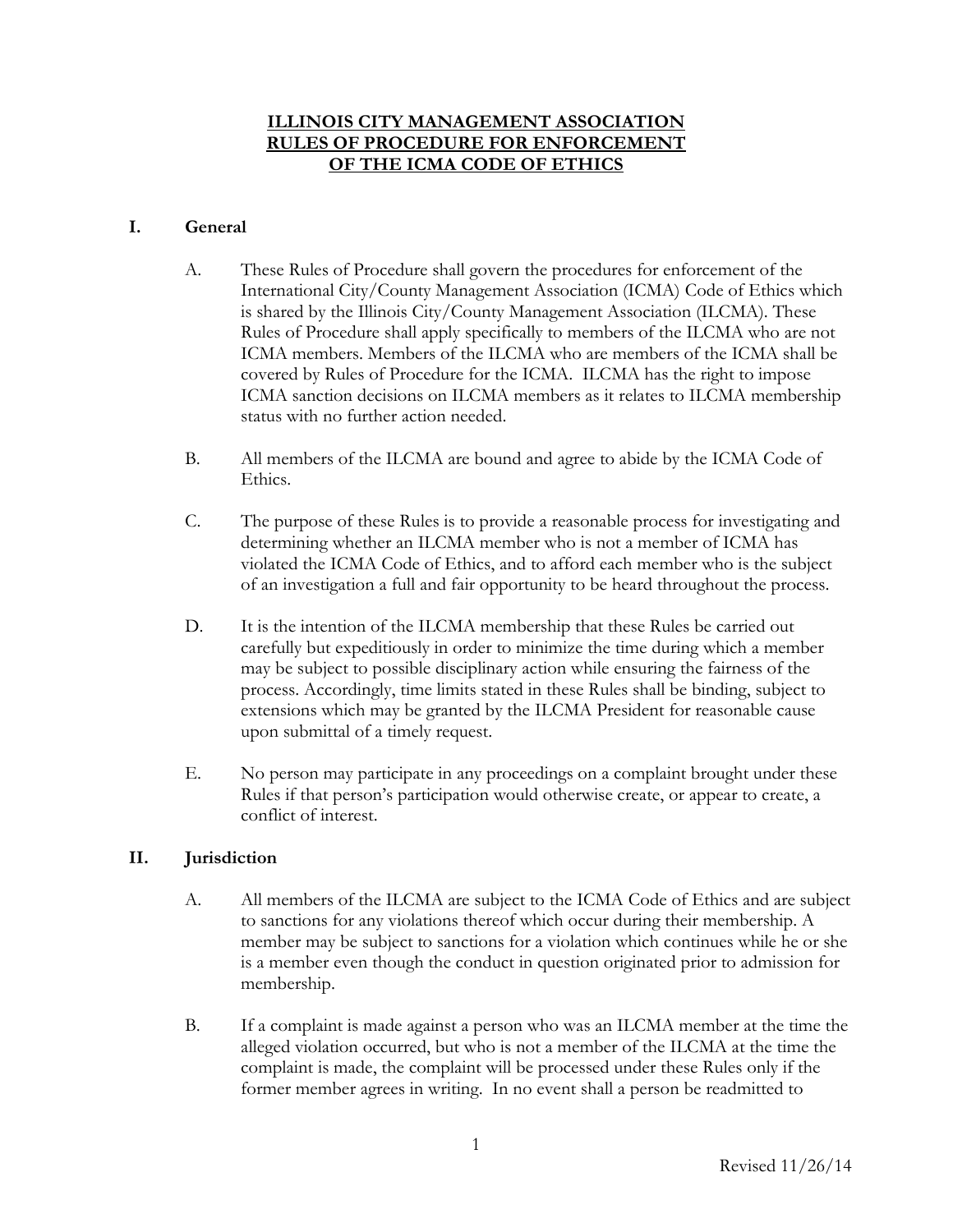membership in ILCMA if there is an outstanding and unresolved complaint against him or her for conduct while formerly a member of ILCMA.

C. The ILCMA shall retain jurisdiction over an investigation of a respondent who, before the conclusion of the investigation, resigns from the ILCMA or otherwise allows his or her membership to lapse.

# **III. Responsibilities**

- A. Subject to these Rules, the Officers of the ILCMA and other members of the ILCMA Board of Directors shall be responsible for making the final decision on matters pertaining to enforcement of the ICMA Code of Ethics, including but not limited to, sanctions for the violation thereof.
- B. The Committee on Professional Conduct (CPC) shall be the committee responsible for assisting the Board of Directors in implementing these Rules and shall have the specific duties set forth hereinafter.
- C. The ILCMA President, Board of Directors and the CPC shall be responsible for publicizing and promoting the ICMA Code of Ethics with the membership, elected officials and the general public.

## **IV. Sanctions**

- A. Sanctions may be imposed in accordance with these Rules upon ILCMA members who are found to have violated the ICMA Code of Ethics. In determining the kind of sanction to be imposed, the following factors may be considered: the nature of the violation, prior violations by the same individual, the willfulness of the violations, the level of professional or public responsibility of the individual, and any other factors which bear upon the seriousness of the violation.
- B. The following sanctions may be imposed singularly or in combination at the conclusion of an investigation and/or hearing under these Rules:

1. Private Censure. A letter to the respondent and the complainant, indicating that the respondent has been found to have violated the ICMA Code of Ethics, that the ILCMA disapproves of such conduct, and that, if it is repeated in the future, it may be cause for more serious sanctions.

2. Public Censure. Written notification to the respondent, the complainant, local governing bodies affected by the circumstances, and the news media, indicating that a violation of the ICMA Code of Ethics took place, that the ILCMA strongly disapproves of such conduct, and the nature of the sanction(s) imposed. Notice shall also be published in the newsletter of the ILCMA.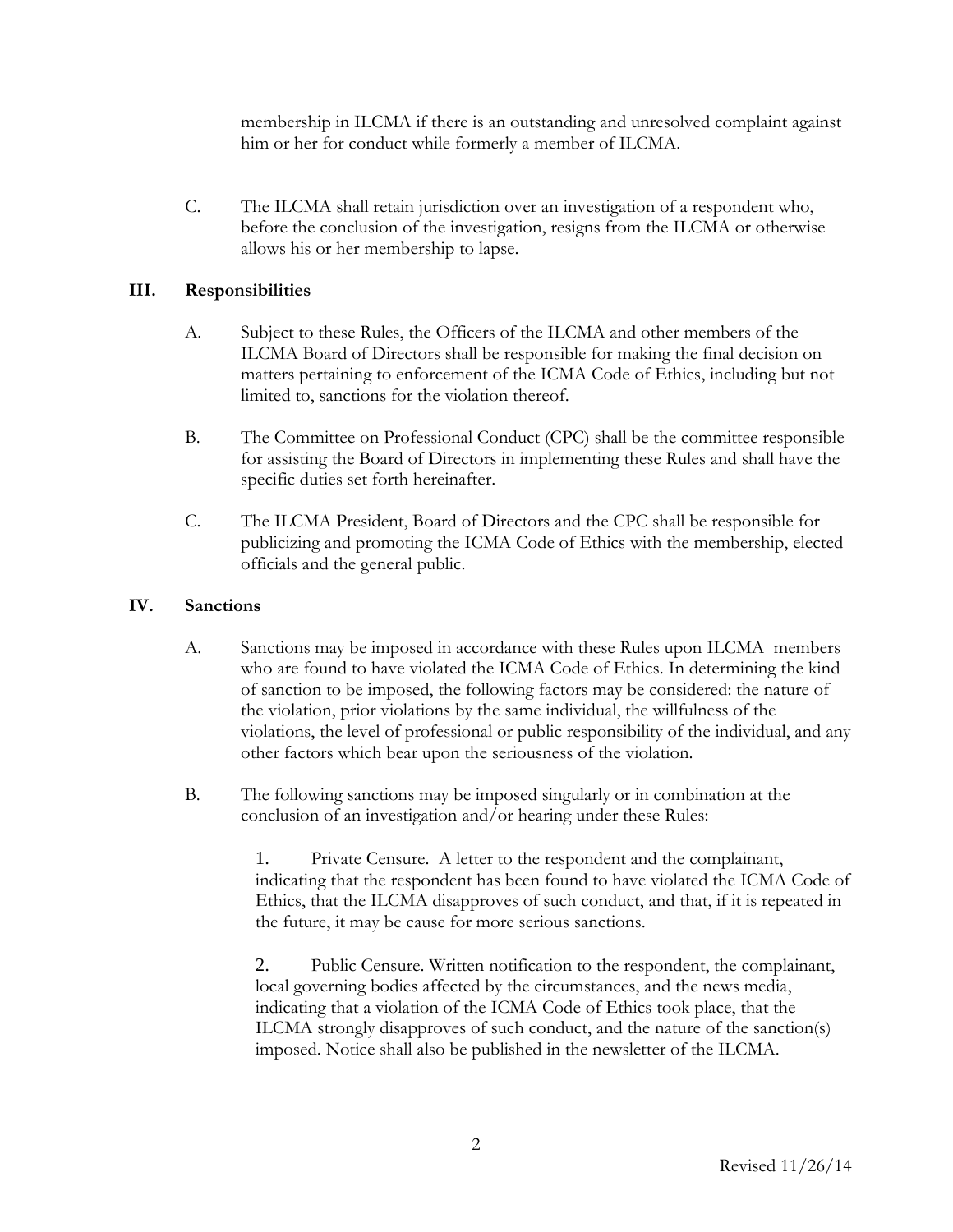3. Expulsion. Written notification to the respondent, the complainant, local governing bodies affected by the circumstances, and the news media indicating that the respondent's membership privileges in the ILCMA have been revoked. Notice shall also be published in the newsletter of the ILCMA.

4. Membership Bar. If the respondent is no longer a member of the ILCMA, written notification to the respondent, the complainant, local governing bodies affected by the circumstances, and the news media that the respondent has been barred from re-admission. Notice shall also be published in the newsletter of the ILCMA.

- C. Upon receiving documented evidence that (1) a member has been found guilty of criminal conduct after a trial by a judge or a jury, (2) the member's conduct violates the ICMA Code of Ethics, and (3) the conduct occurred while the person was a member of the ILCMA, the President shall immediately issue, by registered mail, a notice of suspension of membership to that member indicating that membership has been suspended as of the date of the notice. The President shall advise the CPC and Board of Directors of the action. The President may (a) ask the CPC to commence an investigation in accordance with Section VI of these Rules; or (b) defer consideration until the person has exhausted all legal appeals or the time for legal appeals has expired. The suspension of membership shall continue until final disposition of the case.
- D. A member who has been barred or expelled from membership under these rules may apply for reinstatement to ILCMA membership only after a period of at least five (5) years from the date of the bar or expulsion, or from the date of the last review of a request for reinstatement. The barred or expelled former member must submit a written request to the ILCMA Board for a reinstatement review and include the reasons why he or she believes it should be considered. Such requests shall automatically be referred to the ILCMA President. The ILCMA President will review all the information provided, and make a recommendation to the ILCMA Board. The former member requesting reinstatement review is entitled to a hearing before the ILCMA Board.

## **V. Initiation of Procedures**

- A. Proceedings against an individual for an alleged violation of the ICMA Code of Ethics may be initiated by the President, after consulting with the Chairperson of the CPC, upon receiving a written complaint or other written information from any source indicating that a violation may have occurred.
- B. Upon receiving such a written complaint or information, the President must ascertain whether it is sufficiently clear and complete to initiate proceedings, and, if so, whether it alleges conduct that may be a violation of the ICMA Code of Ethics.

1. If the President concludes that the evidence is sufficiently clear and complete and that the action does not constitute a violation of the ICMA Code of Ethics, the President shall so notify the complainant in writing.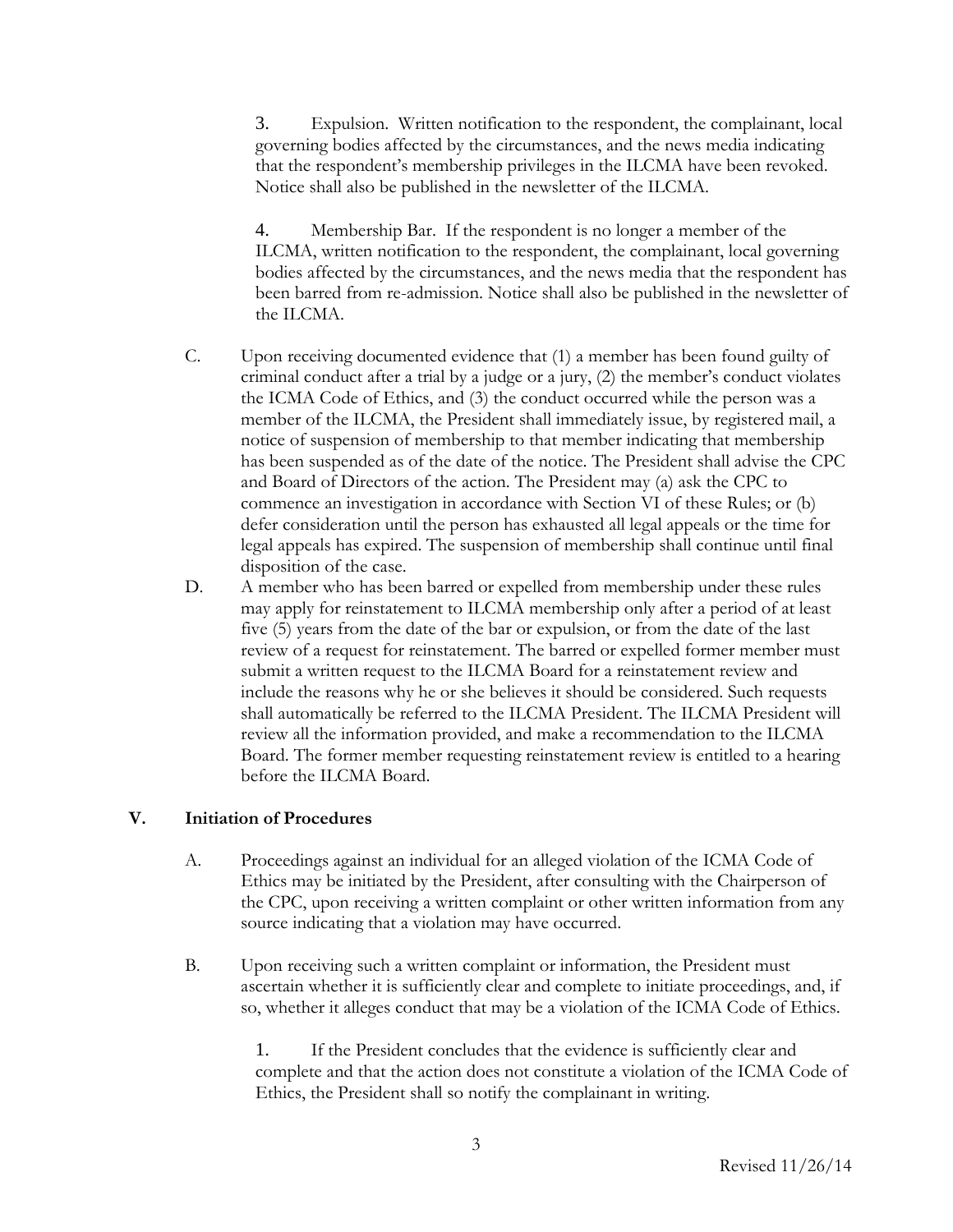2. If the President concludes that the complaint is not sufficiently clear or complete to initiate proceedings, he or she shall seek further clarification from the complainant or other sources before taking any further action.

3. If the President concludes that the complaint is sufficiently clear and complete to initiate proceedings, and may, if proven, indicate a violation of the ICMA Code of Ethics, a copy of the complaint or information shall be forwarded by registered mail to the respondent named in the complaint or information. The respondent shall be informed at that time of the provisions of the ICMA Code of Ethics which he or she is alleged to have violated. The President may also request that the respondent answer specific questions pertaining to the alleged violation.

4. The respondent shall be given thirty calendar days within which to respond in writing to the complaint or information, to provide any further information or material he or she considers relevant to the allegations, and to answer any specific questions asked by the President.

5. After receiving all requested information within the specified time limits, the President shall refer the question to the CPC for investigation in accordance with these Rules. However, no investigation shall be required if the respondent admits to the violation in her or her response. In that circumstance, the matter shall be referred to the ILCMA Officers for disposition in accordance with Section VII of these Rules.

#### **VI. Investigations**

- A. Upon referral from the President, the CPC shall begin an investigation into the allegations.
- B. Within thirty working days of receipt of a notice to proceed with an ethics investigation, the CPC shall afford the respondent an opportunity to meet with the CPC in person and may, at its discretion, afford such an opportunity to the complainant as well. The respondent may appear at such a meeting personally, and may be accompanied by a representative. Alternately, the respondent may appear through a representative.
- C. The CPC shall prepare and maintain notes of all meetings and interviews with the respondent, the complainant, and any witnesses, and may request any such person to sign a statement prepared on the basis of those notes. The respondent shall be entitled to review these notes and statements, and any other documentary evidence gathered in the course of the investigation, and shall be afforded the opportunity to respond in writing thereto.
- D. The CPC shall take all reasonable steps to ascertain the facts relevant to the case, including, but not limited to, interviews with witnesses, review of the respondent's submission(s), and examination of all published material judged to be relevant and reliable.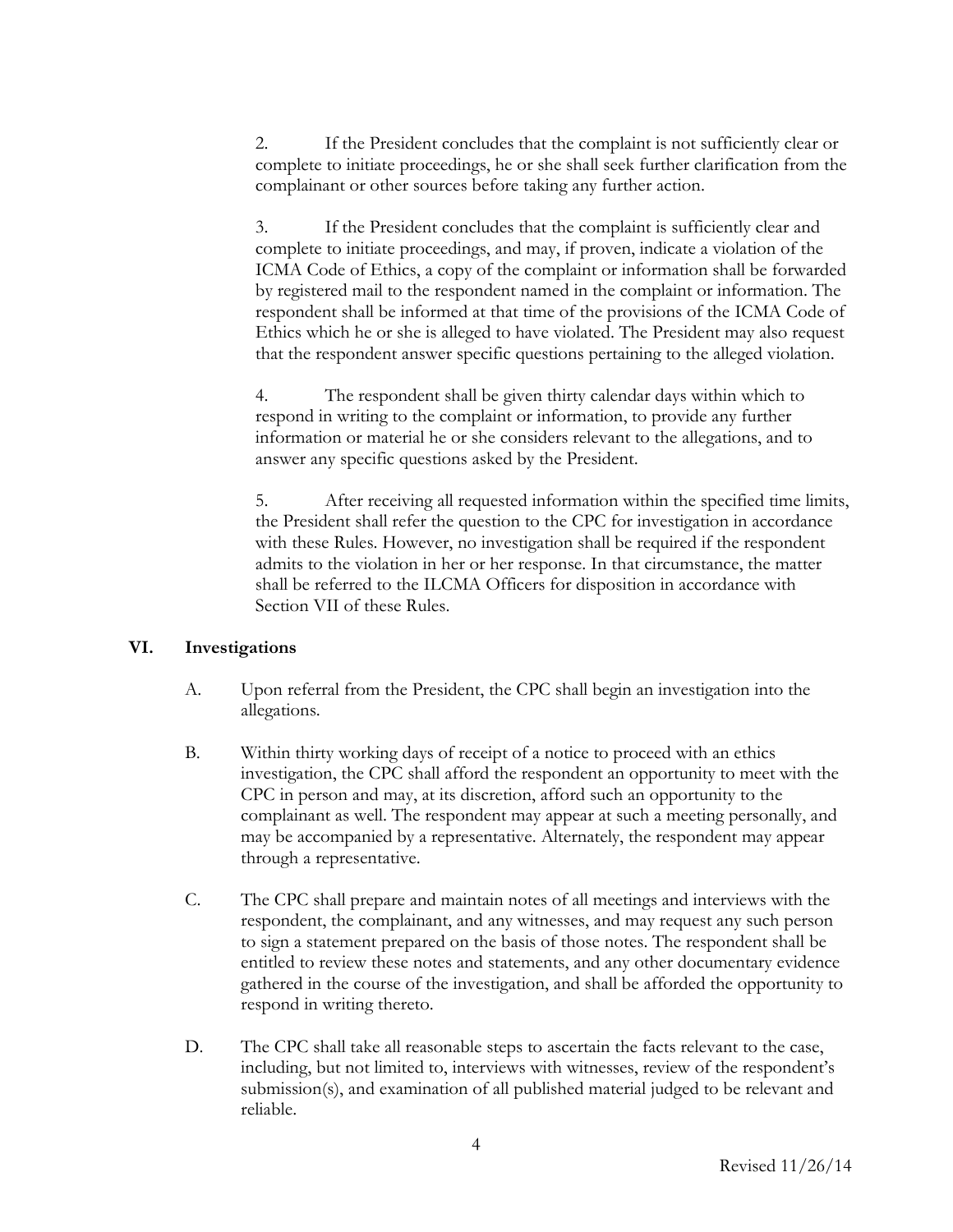E. Within forty-five working days, the investigation shall be concluded and a written report of the CPC's proposed findings of fact shall be sent to the President and the respondent. Each finding must be supported by reliable and relevant evidence which has been made available to the respondent for review. In its report, the CPC may, at its discretion, recommend that disciplinary action be considered. However, in doing so, the CPC shall not recommend a specific sanction.

## **VII. Decisions**

A. The Officers of the ILCMA comprised of the President, President-elect, Vice President and Secretary/Treasurer (the Officers) shall review the CPC report and determine if the findings are supported by the evidence.

> 1. If the Officers conclude that the evidence is not sufficiently clear or complete to reach a decision, the Officers may return the matter to the CPC with a specific request for further investigation in accordance with these Rules.

> 2. If the Officers determine that the proposed findings are supported by the evidence, they shall determine whether the findings demonstrate that a violation of the ICMA Code of Ethics has occurred. If not, they shall dismiss the case and so advise the respondent, the complainant, and the CPC.

> 3. If the Officers conclude on the basis of the CPC's report that a violation has occurred, they shall determine the appropriate sanctions(s). The Officers shall notify the respondent of their intent to adopt the CPC's report as final, and to impose the specified sanction(s) for the reasons stated, unless the respondent can show that the findings of fact are erroneous, or that the proposed sanction(s) should not be imposed in light of certain mitigating factors which the Officers had not previously considered. The respondent shall also be notified of his or her right to a hearing. The respondent shall have thirty calendar days in which to submit a written response to the Officers and/or to request a hearing.

> 4. In the event that the respondent makes no further submission and/or does not request a hearing, the Officers shall promptly adopt the proposed findings and sanction(s) as final and so inform the respondent, the Board of Directors, and the complainant. However, in a case that is resolved with a private censure, only the complainant and the respondent shall be notified.

> 5. In the event the respondent makes a written submission, but does not request a hearing, the Officers shall review the submission and may either adopt, or revise and adopt as revised, the proposed findings and/or sanction(s), as they deem appropriate. Before making a decision, the Officers may also request additional information from the respondent. The Officers shall promptly notify the Board of Directors, the respondent, and the complainant of their decision. However, in a case that is resolved with a private censure, only the complainant and the respondent shall be notified.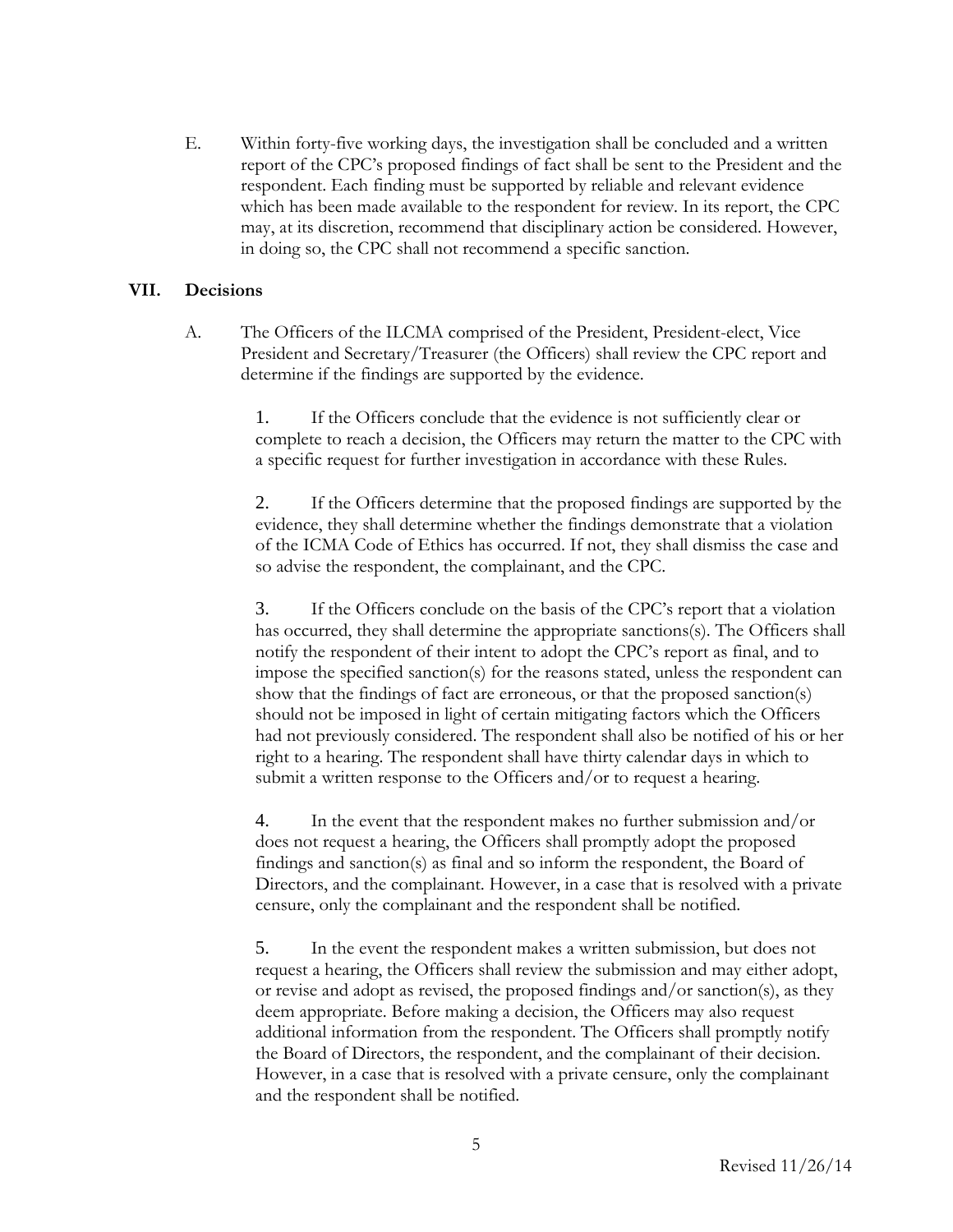6. In the event the respondent requests a hearing, the Officers shall refer the case, including their recommended sanction(s), for hearing before the Board of Directors. Hearings shall be conducted in accordance with Part VIII of these rules. No sanction(s) shall be imposed before the hearing is concluded.

- B. If the Officers determine that a private censure is the appropriate sanction, and the respondent has not requested a hearing, the President shall send a letter of private censure to the respondent and a copy to the complainant. The case shall then be closed. No other notification of the private censure shall be made. However, the ILCMA may publish a description of the conduct that resulted in a private censure, provided that names and identifying details are not disclosed.
- C. If the Officers determine that a public censure, expulsion or membership bar is the appropriate sanction, and the respondent has not requested a hearing, appropriate notifications shall be made in accordance with Section IV-B.2, B.3 and B.4 of these Rules.

#### **VIII. Hearings**

- A. The following procedures shall govern all hearings conducted pursuant to these Rules.
- B. The hearing shall be conducted by the Board of Directors. However, the Officers shall not participate in the hearing except as set forth in Section VIII-G and VIII-H.
- C. The Board of Directors shall appoint a Chairperson for the hearing.
- D. Within thirty calendar days of receiving a request for a hearing, the Chairperson shall notify the respondent by registered or certified mail that a hearing has been scheduled before the Board of Directors. The hearing date shall not be earlier than thirty calendar days after the date the notice is postmarked. The notice shall also state that the respondent has a right:

1. To appear personally at the hearing;

2. To be accompanied and represented at the hearing by an attorney or other representative;

3. To review all documentary evidence, if any, against him or her, in advance of the hearing;

4. To cross examine any witness who testifies against him or her at the hearing; and

5. To submit documentary evidence, and to present testimony, including the respondent's in his or her defense at the hearing.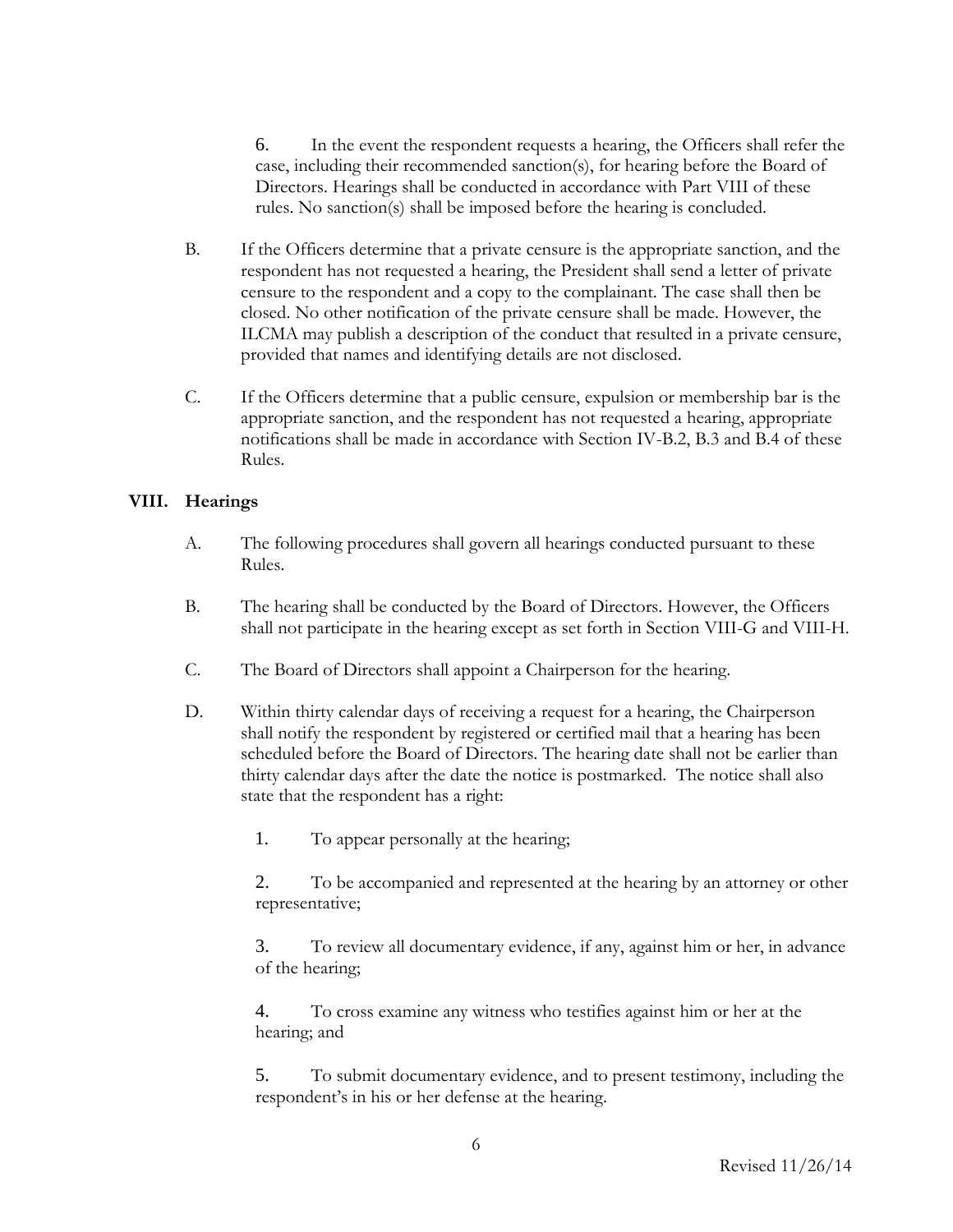- E. The Board of Directors shall not be bound by any formal rules of evidence but may accord appropriate weight to the evidence based on its relevance and reliability.
	- 1. The CPC's report shall be admissible evidence at the hearing.

2. The Board of Directors may not hear evidence or any alleged ethics violation by the respondent that was not related to the initial investigation.

- F. At any hearing conducted under these Rules, the President or his/her designee shall first present evidence in support of the Officer's decision. Upon conclusion of the presentation, the respondent shall have the opportunity to present evidence in his or her defense.
- G. The President or his/her designee shall have the right to question or cross-examine any witness testifying at the hearing.
- H. Within forty-five working days of the conclusion of the hearing, the Board of Directors shall render a decision in the case.

1. The decision shall be in writing and shall include a statement of the reasons therefore. Only evidence which was put before the Board of Directors may be considered as a basis for the decision.

- 2. The Board of Directors' decision may be to:
	- a. Dismiss the case;
	- b. Adopt the findings and sanction(s) recommended by the Officers; or

c. Revise, and adopt as revised, the findings and/or sanction(s) recommended by the Officers. However, the Board of Directors may not increase the sanction(s) recommended by the Officers unless new evidence, not previously available to the Officers, is disclosed at the hearing, which indicates that the respondent's violation was more serious. No sanction may be imposed for any violation of which the respondent had no prior notice.

3. A copy of the decision of the Board of Directors shall be sent to the respondent, the complainant and the Officers.

4. Promptly after receiving a copy of the written decision, the ILCMA President shall implement the sanction(s), if any, imposed by the Board of Directors in accordance with these Rules.

I. The Board of Directors shall determine logistical and administrative considerations related to hearings. Decision of the Board of Directors shall be final and binding.